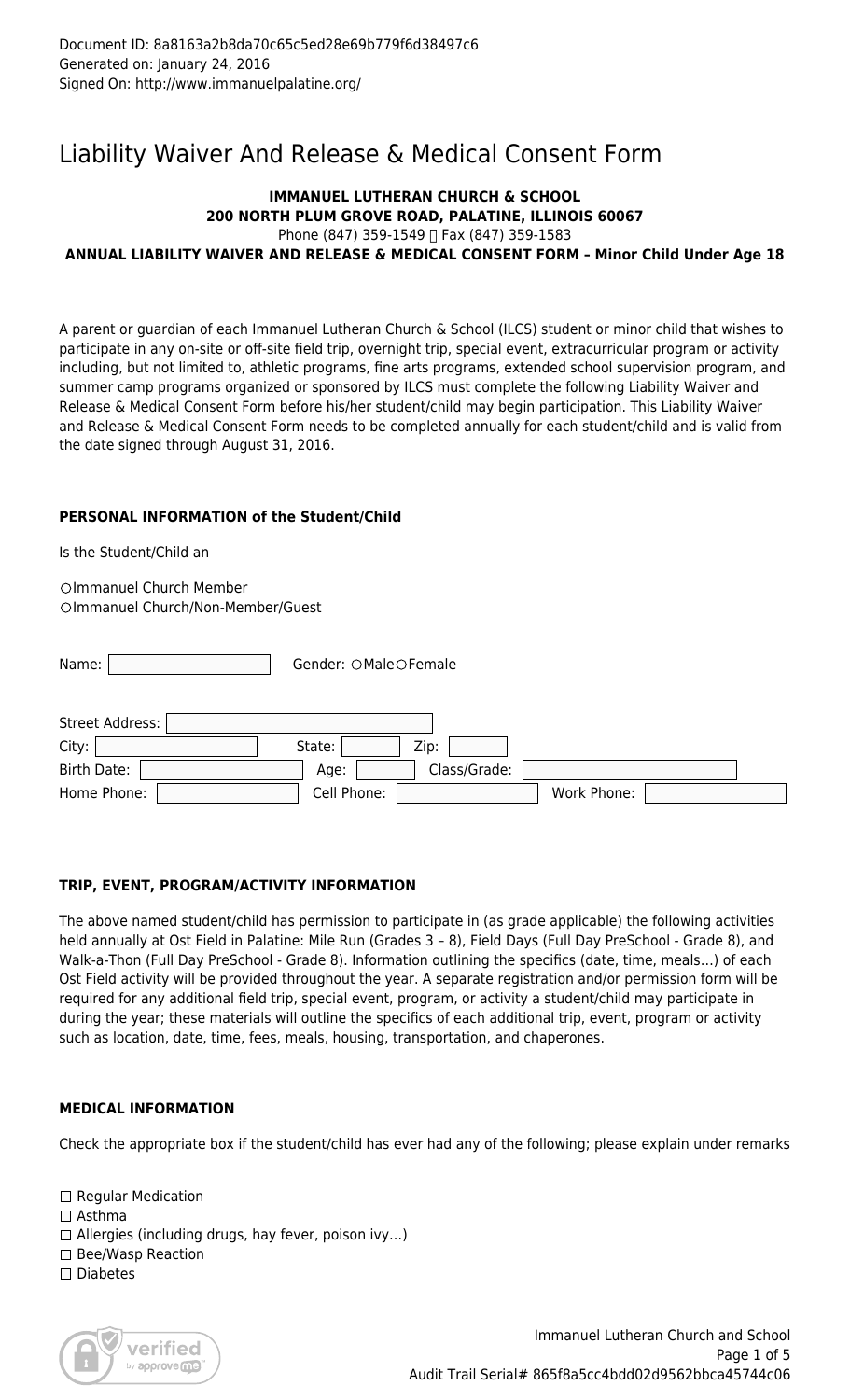Document ID: 8a8163a2b8da70c65c5ed28e69b779f6d38497c6 Generated on: January 24, 2016 Signed On: http://www.immanuelpalatine.org/

| Dizziness/Fainting<br>$\Box$<br>Epilepsy<br>$\Box$<br>Seizures<br>$\Box$<br><b>Heart Condition</b><br>П<br>High Blood Pressure<br>$\Box$<br>Operation in last year<br>□<br>Physical Handicap<br>□<br><b>Respiratory Problems</b><br>$\Box$<br>Problem not listed<br>П |                                                  |             |
|-----------------------------------------------------------------------------------------------------------------------------------------------------------------------------------------------------------------------------------------------------------------------|--------------------------------------------------|-------------|
| Remarks:                                                                                                                                                                                                                                                              |                                                  |             |
| Health Insurance Provider:<br>Family Doctor:<br>Family Dentist:                                                                                                                                                                                                       | Policy Number:<br>Office Phone:<br>Office Phone: |             |
| IN CASE OF EMERGENCY CONTACT                                                                                                                                                                                                                                          |                                                  |             |
| Name:<br>Relationship to Minor:<br><b>Street Address:</b><br>State:                                                                                                                                                                                                   |                                                  |             |
| City:<br>Home Phone:                                                                                                                                                                                                                                                  | Zip:<br>Cell Phone:                              | Work Phone: |

#### **PUBLICITY RELEASE AUTHORIZATION**

I understand photos, videos and sound recordings of students and children may be used on the Immanuel website, yearbook, brochures or other such media for the purpose of public relations, promotion of Immanuel events, recruitment, student records, historical records or other activities that serve to publicize Immanuel Lutheran Church & School. I further understand that all photos, videos and sound recordings will be taken in a public venue and will not offend Christian or civil standards, and that no written identification of any individual student/child will accompany photos, videos, or sound recordings other than those used for student and historical records. I authorize Immanuel Lutheran Church & School to take photos, videos, and produce sound recordings of the above named student or child and to use such photos, videos and sound records as follows (please initial one of the following three options):

 $\Box$  Include photos, videos, and sound recordings in any publication deemed appropriate by Immanuel Lutheran Church & School staff (preferred).

 $\Box$  Include photos, videos, and sound recordings only for historical purposes such as student records, team and class photos, and the yearbook etc…

 $\Box$  Include photos, videos and sound recordings only as needed for student records.

#### **LIABILITY WAIVER RELEASE & MEDICAL CONSENT**

In consideration of being allowed to participate in the Trip, Event, Program or Activity sponsored by Immanuel Lutheran Church & School, Palatine, IL; and in consideration of the benefits derived therefrom, I on my behalf and, if applicable, on behalf of the Minor named on the reverse side (the "Minor") hereby release the Northern Illinois District, the Lutheran Church-Missouri Synod, Immanuel Lutheran Church & School and their present and former trustees, officers, directors, boards, shareholders, employees, agents and their heirs,

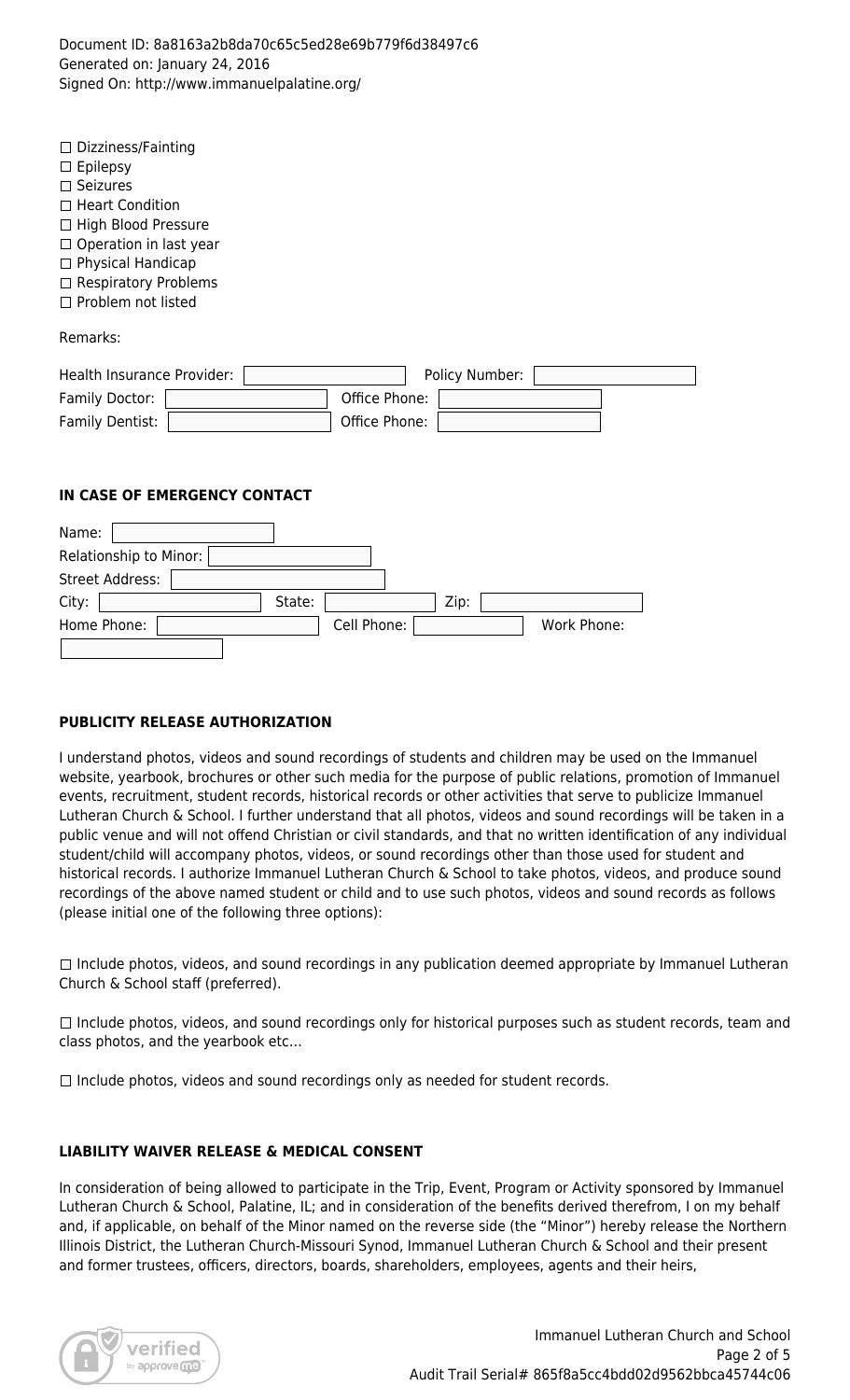administrators, executors, successors, and assigns from all demands, actions, suits, proceedings, damages, claims and liabilities of any kind, whether known or unknown, which arise from or are connected with my or the Minor's participation in the event.

I am aware that in addition to typical activities such as Bible study, worship, sight-seeing, using public transportation, and meal functions; that I or the Minor may participate in various other activities that may involve some risks, such as service projects and recreational activities. I have read the informational materials about this Event and the site and understand the risks involved in the planned activities. I recognize that the conditions, equipment or standards in some of the places which I or the Minor will travel may not be of the same quality level or standards as the conditions, equipment or standards to which I am accustomed. I realize further that there are certain health risks as well as other risks to me or the Minor and our property. I enter into participation in this Event with knowledge of those risks and acceptance of responsibility for any harm, injury or damage resulting therefrom. If for any reason I am unable to complete my stay at the Event, I assume full responsibility for expenses incurred for my return home.

In the event of an emergency, I hereby authorize a leader of this activity, as an agent for me or the Minor, to consent to: any x-ray, examination; medical dental or surgical diagnosis; treatments; hospital care advised and supervised by a physician, surgeon or dentist (as appropriate) licensed to practice under the laws of the state or country where services are rendered, either at a doctor's office or in a hospital. I expect to be contacted or my family contacted as soon as possible.

I understand that this document constitutes a full and complete waiver & release of any & all possible claims for any act or omission, including claims for negligence regarding injury or property damages, arising out of my or the Minor's participation in the Event.

I understand that this release applies to, covers, and includes unknown, unforeseen, unanticipated, and unsuspected risks, damages, losses, or liabilities and the consequences thereof, which result from the matters herein before inferred to as well as those not disclosed and known to exist. The provisions of any state, federal, local or territorial law or statue providing in substance that releases shall not extend to claims or damages which are unknown or unsuspected to exist at the time are hereby expressly waived by me. Furthermore, I do hereby expressly stipulate, and agree to indemnify and hold forever harmless the Northern Illinois District, the Lutheran Church-Missouri Synod, Immanuel Lutheran Church and School, and their agents, servants, successors, assigns, boards, directors, trustees, officers, employees, and other representatives against loss from any and all present or future claims, demands or actions in law or in equity that may hereafter be made or brought by me or the Minor or on our behalf, related to or resulting from any occurrence, act or omission during the Event, or travel to and from the Event.

I also hereby release and waive any and all claims for liability against any of the host churches, host institutions and the employees, agents, officers, directors, shareholders, contractors and assigns of such host church or host institution or the owner of any sites that I or the Minor may be at during the Event.

By acceptance of participation in the Event, the undersigned agrees to the foregoing and also agrees that the Northern Illinois District, the Lutheran Church-Missouri Synod, Immanuel Lutheran Church & School, and their employees and other representatives, shall not be liable for loss, damage, injury or inconvenience caused by or resulting from the malfunction of transportation, equipment, strikes, acts of war or insurrection, fire, delays, theft or itinerary or schedule changes or cancellations.

I certify that I am of lawful age and competent to sign this Release, or that I have all right, power and authority to do so on behalf of the Minor, that I understand its contents and that I have signed this release voluntarily.

I certify the information provided on the reverse (Page-1) of this document is correct and I have read the LIABILITY WAIVER RELEASE above and understand its contents. I agree to its terms and sign this of my own free act and deed.

| Minor Participant's Printed Name: |  |
|-----------------------------------|--|

| Parent / Guardian Name: |  |
|-------------------------|--|
| Relationship to Minor:  |  |
| <b>Street Address:</b>  |  |

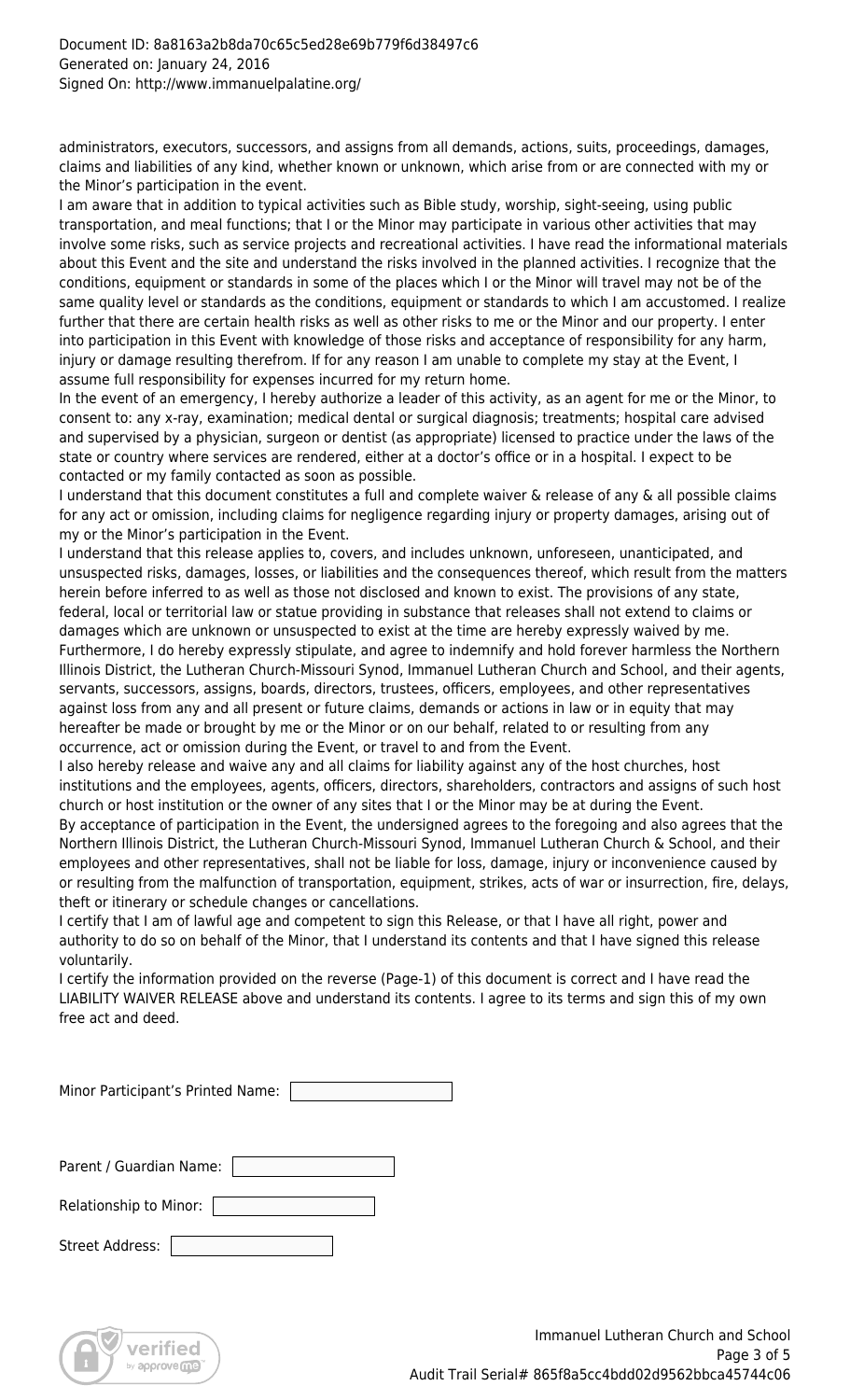Document ID: 8a8163a2b8da70c65c5ed28e69b779f6d38497c6 Generated on: January 24, 2016 Signed On: http://www.immanuelpalatine.org/

| Street Address 2: |        |      |
|-------------------|--------|------|
| City:             | State: | Zip: |
| Phone:            |        |      |

### **PLEASE REVIEW THIS FORM BEFORE SIGNING Immanuel Lutheran Church & School, 200 North Plum Grove Road, Palatine, IL 60067 Phone (847) 359-1549 Fax (847) 359-1583**

 $\mathsf{X}% _{\mathsf{X}}^{\prime}=\mathsf{X}_{\mathsf{X}}^{\prime}$